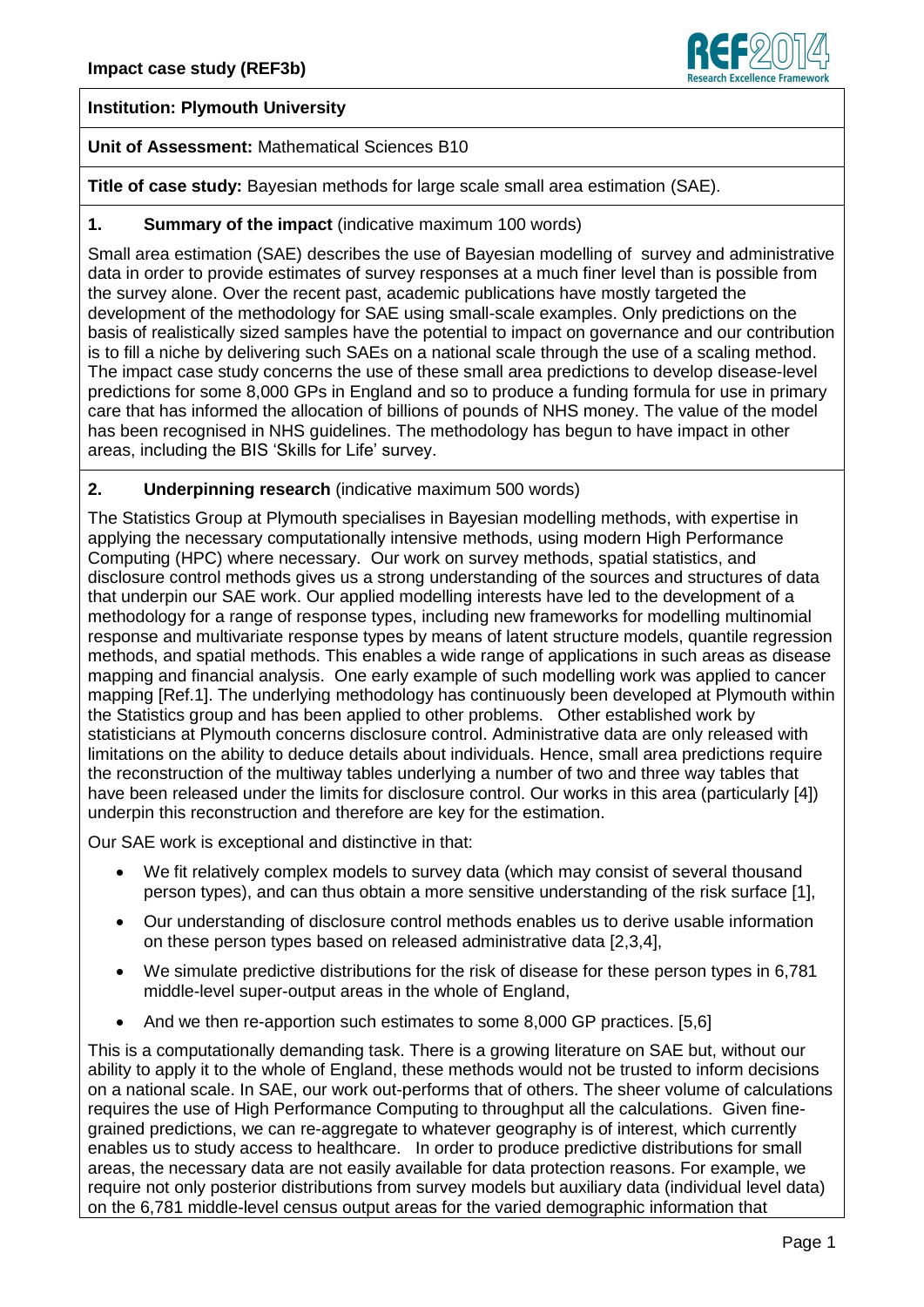# **Impact case study (REF3b)**



matches the census and other administrative data with the survey data used in the modelling. For disclosure control reasons, such data are not published. The research leading to impact here involves the reconstruction of multiway tables for a number of two- and three-way tables that have been released (with adjustments to limit disclosure control). The underpinning work in this area (see [4]) therefore is a key part of the estimation process, enabling us to quantify uncertainty in the auxiliary variables.

**3. References to the research** (indicative maximum of six references)

[1] **Hewson P.J.** and T.C. Bailey (2010): Modelling multivariate disease rates with a latent structure mixture model, *Statistical Modelling 10(3): 241-164.* 

[2] **Burridge, J**. (2003): Information preserving statistical obfuscation, *Statistics and Computing 13:321-327.*

[3] Franconi, L. and **Stander, J.** (2002): A model based method for disclosure limitation of business microdata, *Journal of the Royal Statistical Society, Series D 51: 51-61.*

[4] Polettini, S., Franconi, L. and Stander, J. (2002): Model based disclosure protection. In Domingo-Ferrer, J. (Ed.) *Inference Control in Statistical Databases: from Theory to Practice*. Berlin: Springer-Verlag, pp. 83-96. (Peer reviewed book chapter)

[5] Asthana, S., Gibson, A., Bailey, T., Dibben, C., **Hewson, P**., Economou, T., Batchelor, D., Eastham, J., Craig, R., Scholes, S., Flowers, J., Jenner, D. Person (2008): Based Resource Allocation (PBRA)*: The Feasibility of Developing a Need-Based Approach to PBRA*. Report to the Department of Health (Policy Research Programme). University of Plymouth. 118pp.

[6] S.Asthana, A. Gibson, **P. Hewson**, T. Bailey, C. Dibben (2011): General practitioner commissioning consortia and budgetary risk: evidence from the modelling of fair shares practice budgets for mental health', *Journal of Health Services Research & Policy 16:95-101.*

# **4. Details of the impact** (indicative maximum 750 words)

The research carried out in the area of statistical disclosure control has led to significant changes in the dissemination of micro data in official statistics. The seminal paper by Franconi and Stander [3] and subsequent work in the area of model-based micro-data protection (see [4]) have successfully resulted in the release of micro-data for research purposes, with respect to the Italian sample of the *Structure of Earning* survey. This survey, leading to a linked employer-employee database harmonized at European level, is now going to reach its third wave of release. Economists have carried out several studies, using the micro data file for research distributed at national level by Istat, and at EU level by Eurostat.

The ideas contained in another paper, published by researchers from Plymouth University in the field of statistical disclosure control, Burridge (2003) [2], have opened the field to the use of perturbation methods showing sound statistical properties by construction. Again, a new micro data file for research purposes on the system of account will be released in the near future, stemming from the work carried out at Plymouth University. Moreover, the IPSO method (Information Preserving Statistical Obfuscation) has also been implemented in the mu-Argus software (mu-Argus, 2013), which has been designed to create files of individual data to be released either for research purposes or for the public (1). Many national statistical offices in Europe and statistical agencies around the world use this software. Some of the developments contained in Polettini and Stander (2005), leading to an alternative evaluation and a related accurate approximation of the risk of re-identification, have also been implemented in the mu-Argus software.

Given a good understanding of administrative data systems, we have been able to contribute to problem solving within the UK. For example, 13.9% of the total primary care budget is directed to mental health, a total of £8 billion. The indicative allocation of several billion pounds of public money to GP practices, to provide services for mental health, is informed by what the NHS refers to as the 'Plymouth Model'. In the user guide [page 10](DoH, 2009):

'For mental health, the toolkit includes an entirely new methodology developed by Plymouth